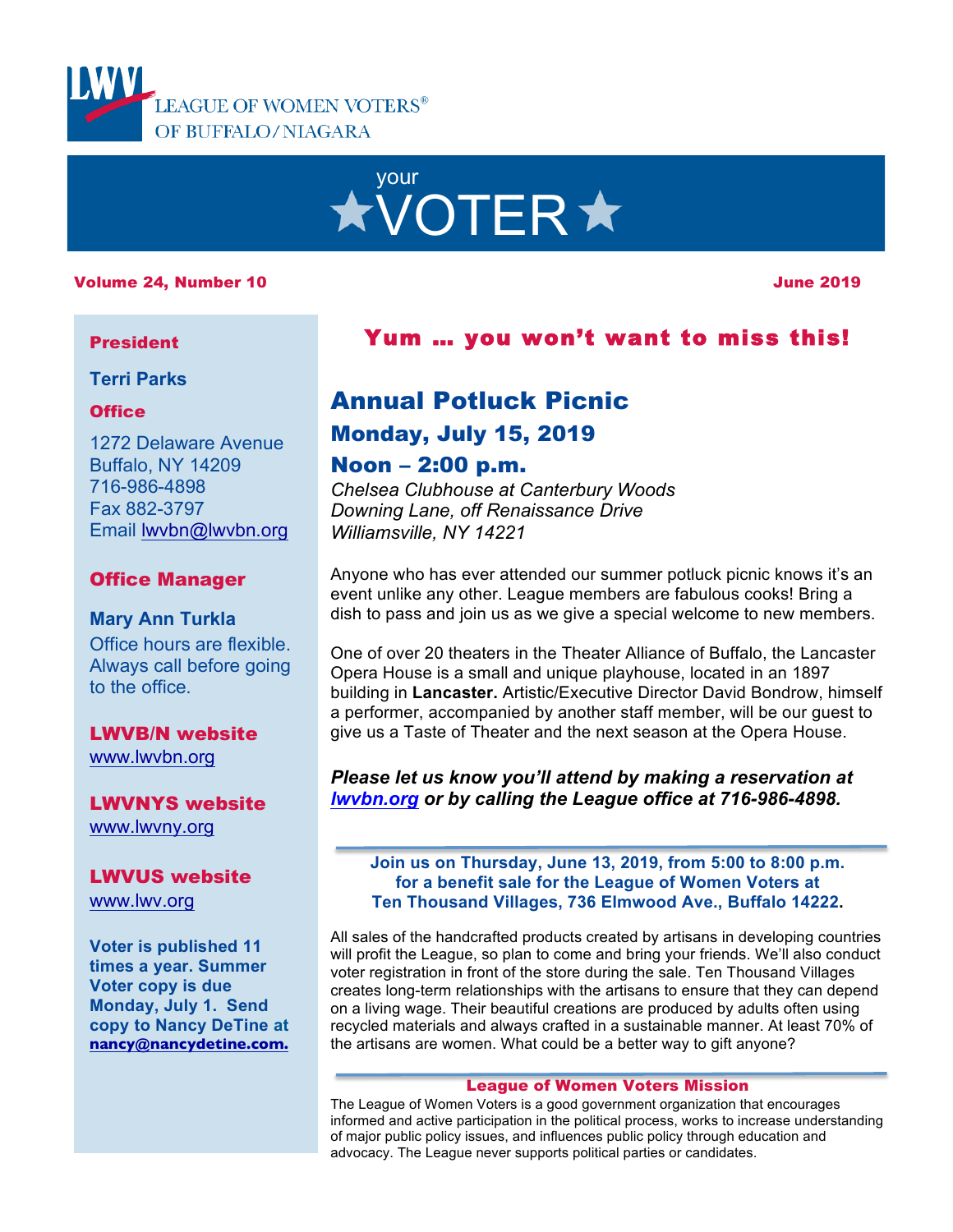**A**

**A**

# **President's Report and Board Decisions**

There was a very short board meeting in May following the board's efforts to create an action plan for our expanded efforts to get people to the polls in 2019 and 2020. We will be reaching out to all of our members once we have established the timeline. We'll need everyone's help.

The League of Women Voters of New York State is a member of the Coalition to Simplify NY Courts and requested that all Leagues in the state also join. All six members of the Executive Committee voted approval by email. Terri Parks completed the online form that confirmed that LWVBN joined the coalition.

At the May board meeting, we gave kudos and special thanks to Ann Converso, Janet Massaro, Mary Herbst and Janet Zehr for their service to the board. We thanked Liz Zausmer for organizing the board retreat – the Appreciative Summit on April 13 – and all the effort it took to find our fine facilitator, Lesley Diaz. We also noted the outstanding efforts of Lyle Toohey and the Centennial Celebration Committee for the fantastic celebration on May 4 at the Garret Club.

*Terri Parks*

## **Great Decisions**

Joan Photiadis has agreed to lead topic two for Great Decisions 2019, The Middle East Regional Disorder, on Thursday, June 6, from 10 a.m. to noon at 1272 Delaware Avenue. "As the presidency of Donald J. Trump passes the halfway point, the Middle East remains a region in turmoil. The Trump administration has aligned itself with strongmen in Saudi Arabia, the United Arab Emirates and Egypt, which along with Israel have a common goal of frustrating Iranian expansion. What will be the fallout from policy reversals such as withdrawing from the Iranian nuclear accord and moving the U.S. embassy in Israel to Jerusalem? Does the United States see a path forward in troubled states such as Syria, Yemen, Libya and Iraq? Is the United States headed toward war with Iran?" This is a very comprehensive assessment, in my opinion, and I hope all of you will be able read and weigh in on it.

*Bernice Baeumler, 876-0672*

# **Election Services**

Last month's article described a huge mailing and I listed our League volunteers who assisted in that massive task led by Nora Mikes. However, I did neglect to name Janet Goodsell, who ably endeavored in that very successful undertaking. At the most recent mailing, Marianne Poprosky, Ramona Gallagher, and Mike Egan happily shared their mailing talents.

During this month, seven sites will be conducting nominations. Again, Nora Mikes and I will be splitting the duties of supervising these meetings. For the first time in numerous years, our League will conduct nominations for the BMHA Resident Advisory Board. This will be the first time since Kathleen McCarthy headed this committee that we will be involved. Stay tuned for the next Voter for a list of those very kind members who will be assisting Nora and me.

My thanks to all of those members who are extremely generous of their time when they work for the Election Services Committee.

*Alan Dozoretz, Chair*

## Welcome, New Members!

We welcome Lynn Marinelli and Ann and Joseph Zawicki to the League. Please remember to return the member survey to the League office. We look forward to meeting you at many League events and activities.

*The Membership Committee*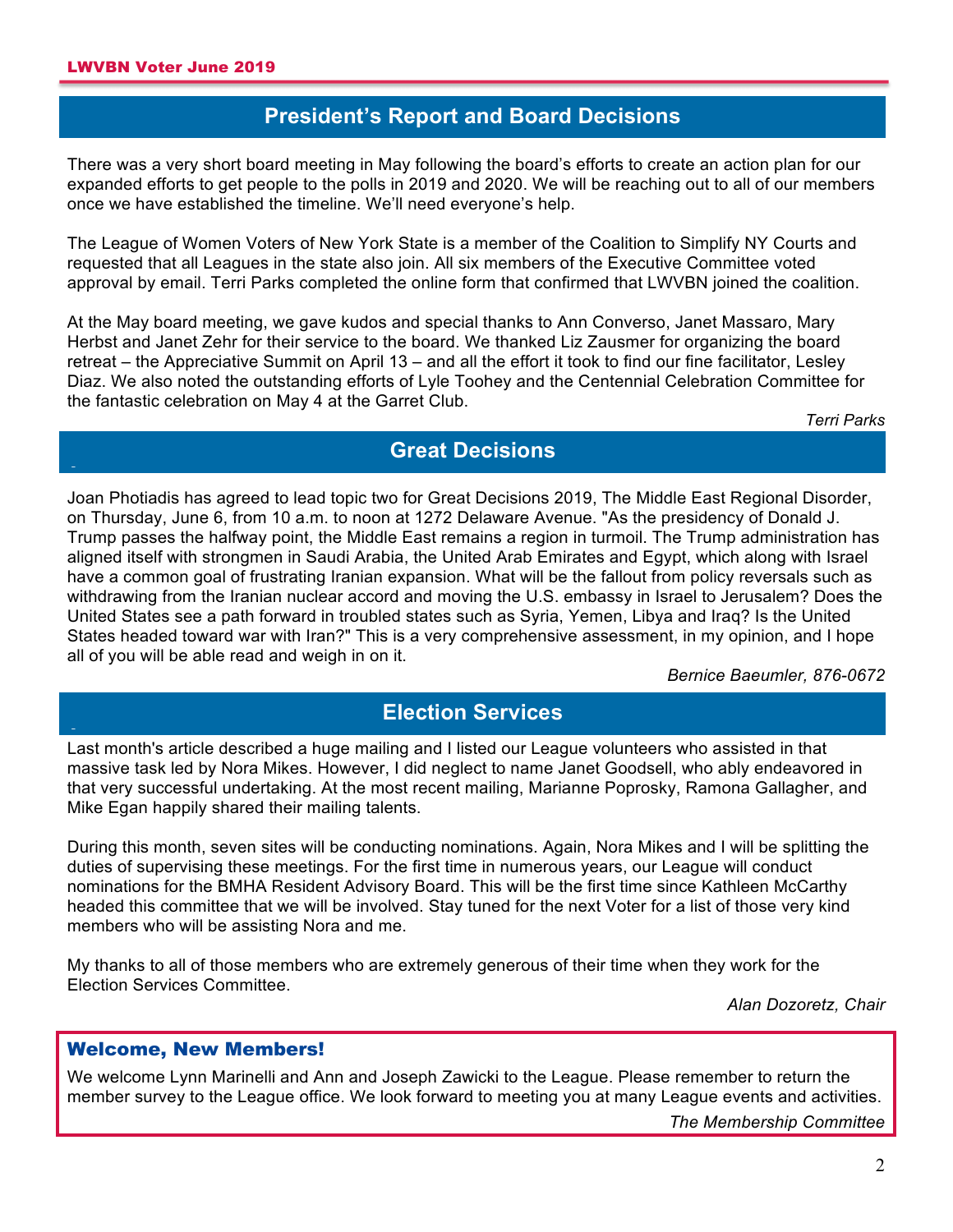# **LWVBN and the West Valley Citizen Task Force**

**A**<br>Since I became the representative of the League to the West Valley Citizen Task Force (CTF) in this year of celebration of LWV history, it seemed only right to dig into the history of the League at West Valley.

Lee Lambert was a valued member of the West Valley Citizen Task Force, representing the League. She attended meetings faithfully as an observer until accepted as a full member in February 1999. She retired from the CTF for health reasons in 2015. LWV representatives from other states have made significant contributions to the advisory boards at other Department of Energy sites, such as Hanford (Washington) and Rocky Flats (Colorado).

The League was active at West Valley from the late 1970s after Nuclear Fuel Services left the site for cleanup by the state and federal governments. At that time there were still separate Leagues in several towns. The East Aurora League had a cluster of women working on the issue of West Valley nuclear wastes: Frances Arcara, Helen Smythe, and Joanne Hameister. The first two are no longer alive, but Joanne is still very actively engaged with the Coalition on Nuclear Wastes at West Valley.

Fran Arcara, as local president and as a member of the state board of the LWV, was well positioned to take the nuclear issue to a wider audience. Her signature is on a set of comments submitted to the U.S. Department of Energy in 1981 on the letterhead of the League of Women Voters Lake Erie Basin Committee for Michigan, Indiana, Ohio, Pennsylvania, and New York. The letter was published with other public comments on the 1982 Environmental Impact Statement. Ironic, is it not, that so little progress has been made in nuclear cleanup that we are engaged in preparing yet another Environmental Impact Statement there 40 years later?

The emphasis of the League's 1981 statement was on the protection of the Great Lakes from the release of radionuclides. It indicates a long list of remaining research needs as well as entering in the record a bibliography of existing research on the geology and hydrology of the region that their committee had been studying. An impressive work product!

*Pat Townsend*

## **Save the Date to Tour City Hall**

League member Sharon Cramer has offered to lead us on a special docent tour of Buffalo's City Hall at 11 a.m. on Tuesday, August 20. Bring friends, adults and children. The tour costs \$5 per person and Sharon will accept exact cash. No reservations are needed. Watch for more information in the Summer Voter.

# **Naturalization Ceremonies**

The Buffalo & Erie County Botanical Gardens was a new site for a ceremony on April 22, when Ramona Gallagher and Elaine Cusker welcomed 30 new citizens. Joan Simmons and Liz Zausmer greeted 52 new citizens on April 15 at the U.S. Courthouse. On May 2, Barbara Brooks and Liz Zausmer welcomed 50 new candidates at the U.S. Courthouse. Kathleen McCarthy and Janet Goodsell welcomed 50 new citizens at the May 16 ceremony at the U.S. Courthouse.

Recent naturalization ceremonies have resulted in 96% return of voter registration forms!

*Patricia Wille, Volunteer Coordinator for Naturalization Ceremonies*